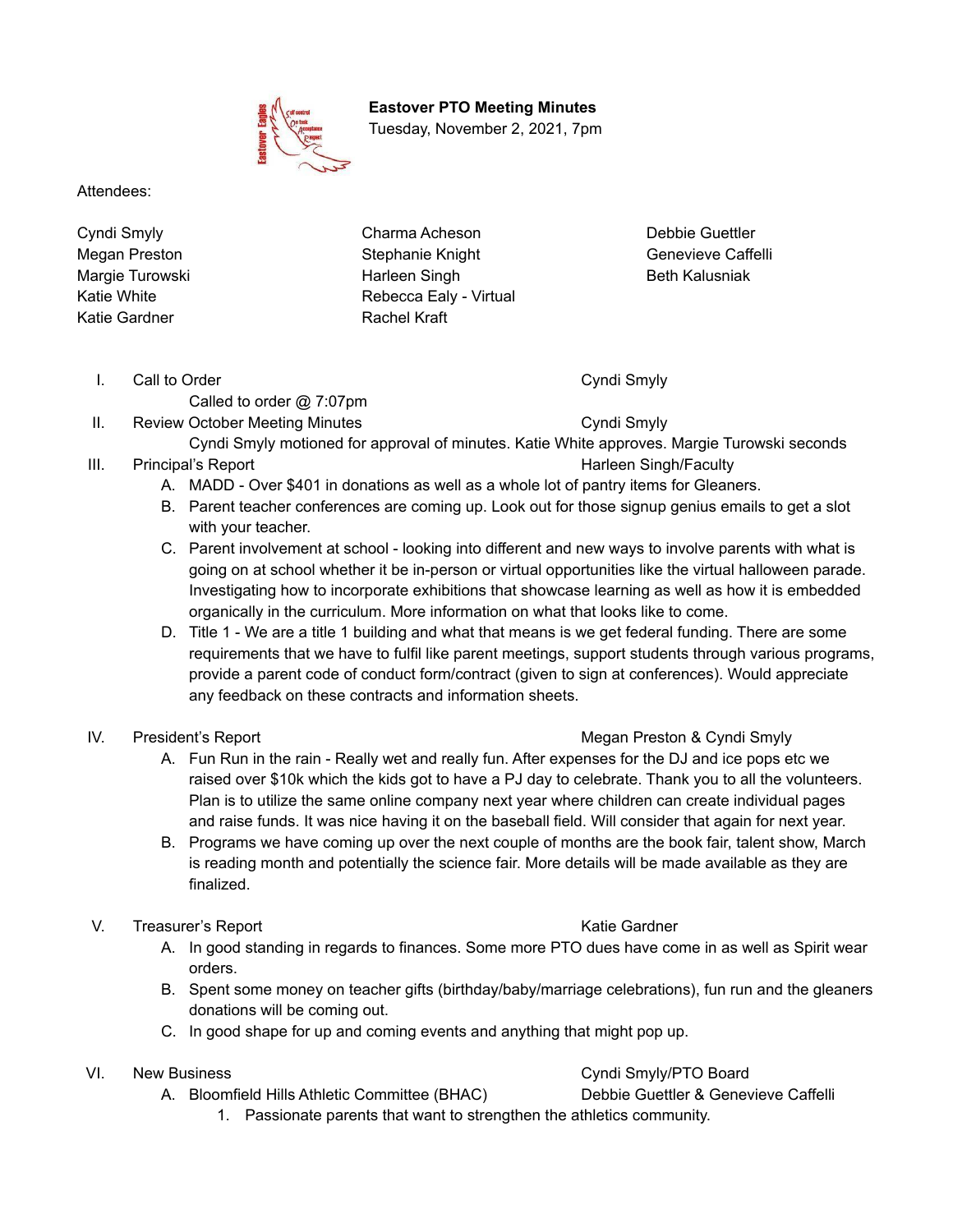- 2. It's district wide and they want to strengthen the link between schools (elementary, middle and high) and make resources and programs more connected.
- 3. Want to connect schools, leagues and clubs together and share resources, information etc
- 4. Want to get high school kids involved in helping out with the programs, especially the younger age groups. Help with community service hours etc
- 5. ASK need eyes and ears on the ground to provide feedback. What is missing? Where is there a gap? What programs would you like to be made available?
- 6. ASK looking for a parent school liaison to provide this feedback to the committee. Right now it's a low time contribution. New program so things might change as we learn more.
- B. Family Directories **Katie White** B. Family Directories
	- 1. In the works creating a Eastover school directory with families that have opted to have their information in the directory when they registered.
	- 2. The directory will be a paper bound book with student names by alphabetical order no class lists. Included is school contact information, staff list and emails, school map, dismissal form and much much more. If a family opted out of sharing their information in the directory when registering for the school year their information will not be in the directory and at this time will not be able to be added. If you wish to either participate or not in the directory that is a selection you will make for the next school year when registering your child(ren).
	- 3. The paper copy of the directory will be given out to all families that are up to date with their 2021/2022 PTO dues, which is \$25 per a family.
	- 4. Final review will happen in the next few weeks and the first batch of 75 copies will be printed and distributed. Currently we have 45 families who will receive the paper directory.
	- 5. Thank you to Sally for all her help and efforts in getting the information to us.

## C. Publishing Center Charma Acheson

- 1. Publishing center is on and the registration form to sign up for a kit is up and running.
- 2. We currently have 86 families that have registered for kids DK though 5th grade. The deadline to register is Nov 12th so please don't forget to sign up.
- D. Book Fair
	- 1. Carolyn Short and Mrs. Livingston are working hard to get the book fair ready for the kids.
	- 2. Preview week is next week, where the kids come in and get to look at the options and write down what they like on their wishlist.
	- 3. We will have 3rd grade buddies assisting the younger students.
	- 4. Shopping days will be the week before Thanksgiving.
	- 5. There will be no in-person parent purchase days but will have a virtual bookstore option available to the parents.
	- 6. Coming back is the virtual wallet.

### VII. Committee Updates **Megan Preston/Committee Chairs** Megan Preston/Committee Chairs

- A. Yearbook
	- 1. Michelle Callahan has started the process of collecting photos. So send in any pictures you might have of the various activities, events, classroom happenings etc.
	- 2. This year's book will be a full size book like before Covid meaning the price is back up to about \$21.
- B. Conference Dinners
	- 1. Erika Vivo is taking the lead on organizing this. We will be looking into having dinners catered versus families making something.
	- 2. Will be asking families for donations of individually pre-packaged items for the conference dinners or monetary donations. Information will be coming out about that soon.
- C. Math Pentathlon